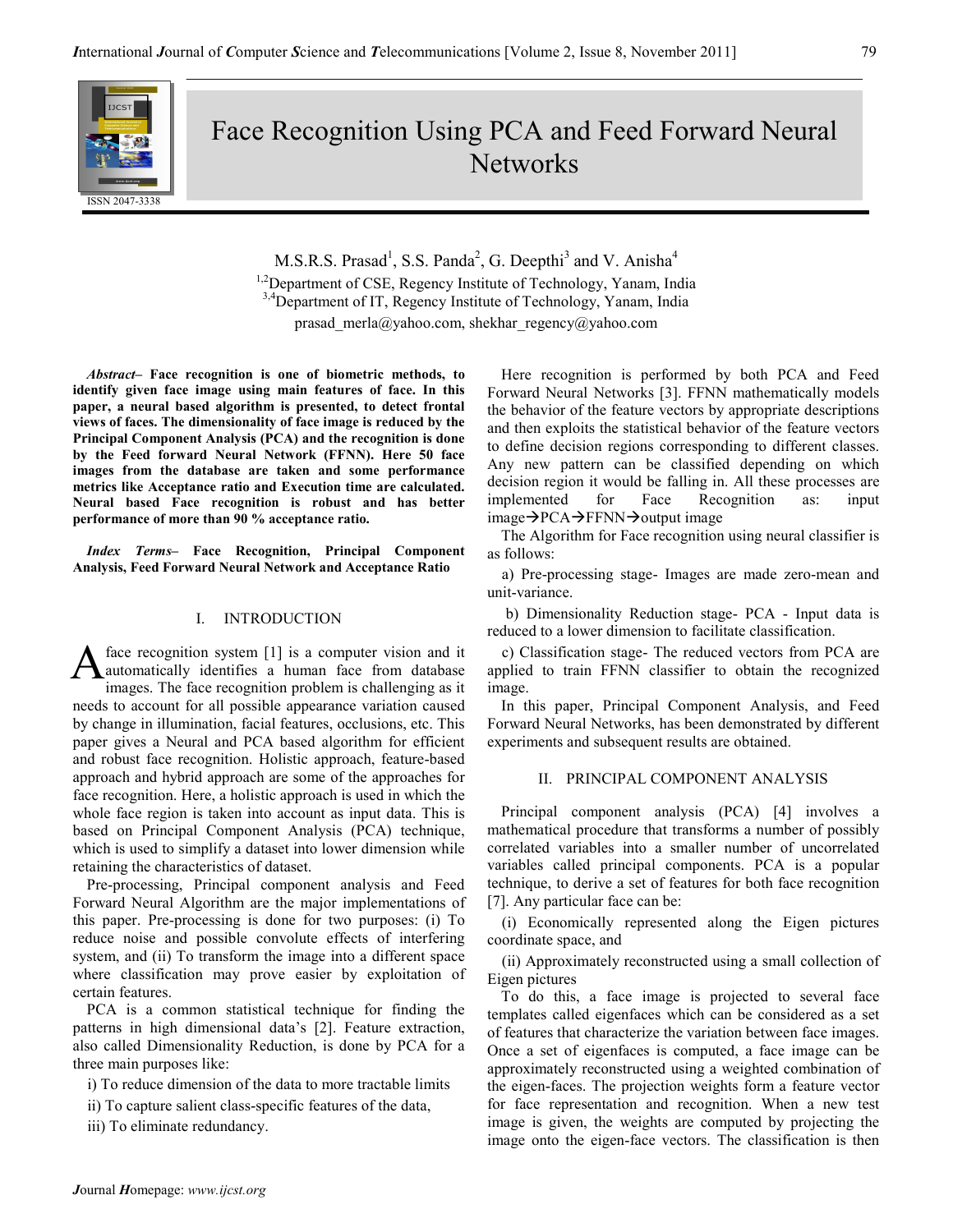carried out by comparing the distances between the weight vectors of the test image and the images from the database.

Conversely, using all of the eigen-faces extracted from the original images, one can reconstruct the original image from the eigen-faces so that it matches the original image exactly.

### A. PCA Algorithm

The algorithm used for principal component analysis is as follows:

(i) Acquire an initial set of  $M$  face images (the training set) & Calculate the eigen-faces from the training set, keeping only M' eigen-faces that correspond to the highest eigen-value.

(ii) Calculate the corresponding distribution in M'-dimensional weight space for each known individual, and calculate a set of weights based on the input image.

(iii) Classify the weight pattern as either a known person or as unknown, according to its distance to the closest weight vector of a known person.

Let the training set of images be  $\Gamma_1, \Gamma_2, \dots, \Gamma_M$ , The

average face of the set is defined by

$$
\Psi = \frac{1}{M} \sum_{n=1}^{M} \Gamma_n \tag{1}
$$

Each face differs from the average by vector

$$
\Phi_i = \Gamma_i - \Psi \tag{2}
$$

The co- variance matrix is formed by

$$
C = \frac{1}{M} \sum_{n=1}^{M} \Phi_n \cdot \Phi_n^T = A \cdot A^T
$$
 (3)

where the matrix  $A = [\Phi_1, \Phi_2, \dots, \Phi_M]$ 

This set of large vectors is then subject to principal component analysis, which seeks a set of M orthonormal vectors  $u1...u$ m. To obtain a weight vector  $\Omega$  of contributions of individual eigen-faces to a facial image  $\Gamma$ , the face image is transformed into its eigen-face components projected onto the face space by a simple operation.

$$
\omega_k = \boldsymbol{u}_k^T (\boldsymbol{\Gamma} - \boldsymbol{\Psi}) \tag{4}
$$

For k=1… M', where  $M' \leq M$  is the number of eigen-faces used for the recognition. The weights form vector  $\Omega = \omega$  1,  $\omega^2$ ,....... $\omega M$  that describes the contribution of each Eigen-face in representing the face image  $\Gamma$ , treating the eigen-faces as a basis set for face images. The simplest method for determining which face provides the best description of an unknown input facial image is to find the image k that minimizes the Euclidean distance  $\epsilon_k$ 

$$
\varepsilon_k = ||(\Omega - \Omega_k)||^2 \tag{5}
$$

where  $\Omega K$  is a weight vector describing the K<sup>th</sup> face from the training set. A face is classified as belonging to person  $k$  when the  $\mathcal{E}_k$  'is below some chosen threshold  $\Theta_k$  otherwise, the face is classified as unknown.

The algorithm functions by projecting face images onto a feature space that spans the significant variations among known face images. The projection operation characterizes an individual face by a weighted sum of eigen-faces features, so to recognize a particular face, it is necessary only to compare these weights to those of known individuals. The input image is matched to the subject from the training set whose feature vector is the closest within acceptable thresholds.

Eigen faces have advantages over the other techniques available, such as speed and efficiency. For the system to work well in PCA, the faces must be seen from a frontal view under similar lighting.

#### B. Multi-layers Perceptron

The MLP neural network [5] has feed forward architecture within input layer, a hidden layer, and an output layer. The input layer of this network has N units for an N dimensional input vector. The input units are fully connected to the I hidden layer units, which are in turn, connected to the J output layers units, where J is the number of output classes. A Multi-Layers Perceptron (MLP) is a particular of artificial neural network [6]. We will assume that we have access to a training dataset of l pairs (xi, yi) where x i is a vector containing the pattern, while yi is the class of the corresponding pattern. In our case a 2-class task, yi can be coded 1 and -1.

We considered a MLP (Multi-Layers Perceptron) with a 3 layers, the input layer is a vector constituted by n2 units of neurons (n x n pixel input images). The hidden layer has n neurons, and the output layer is a single neuron which is active to 1 if the face is presented and to otherwise the activity of a particular neuron j in the hidden layer is written by [8].

$$
S_j = \sum_{i \in input} w_{j,i} x_{i}, X_i = f(S_j)
$$
 (1), f

a sigmoid function, where W1i is the set of weights of neuron i, b1(i) is the threshold and xi is an input of the neuron.

Similarly the output layer activity is:

$$
Sj = \Sigma w ji x i
$$



Fig. 1. The neuron of supervised training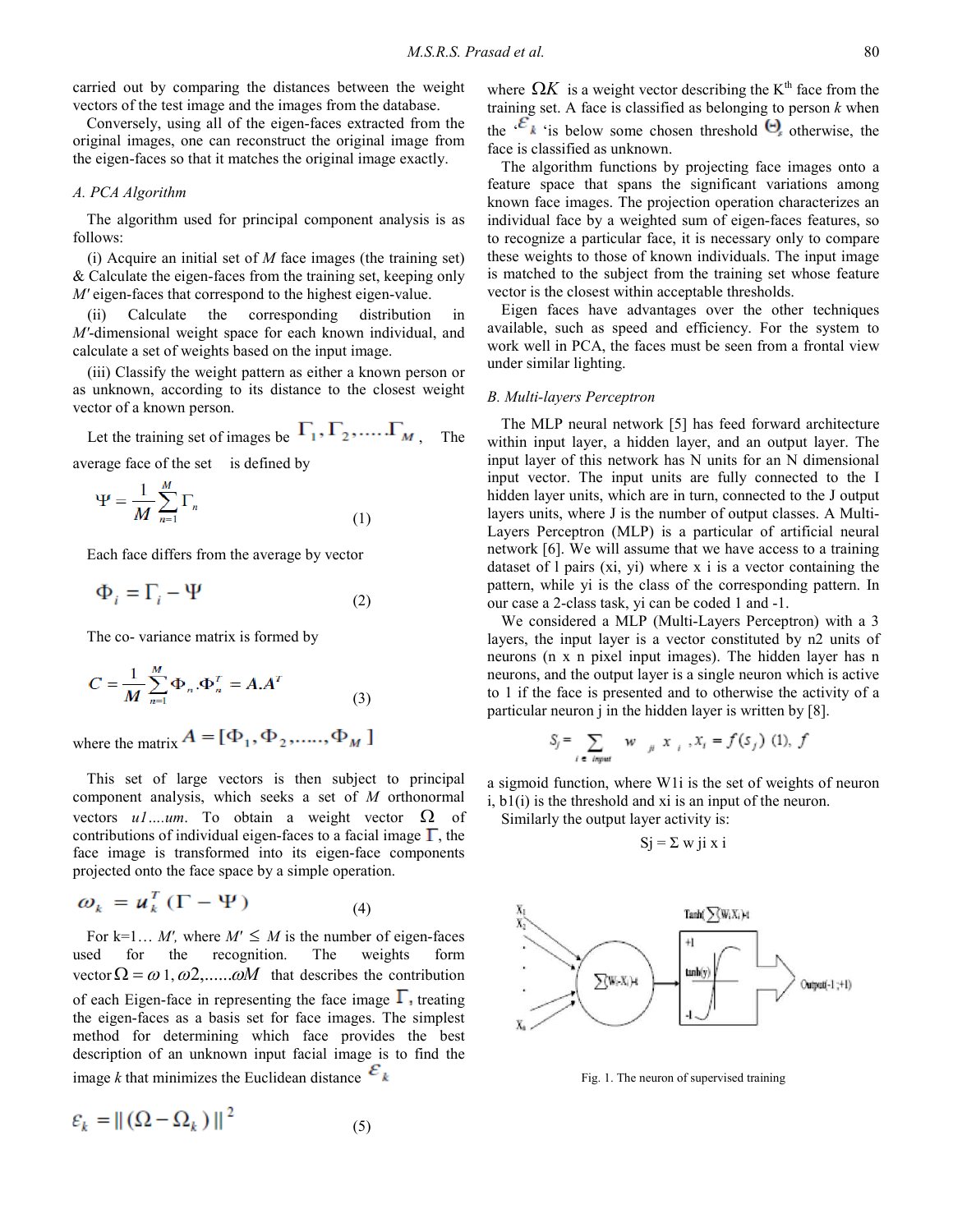

Fig. 2(a). Architecture of proposed System

In our system, the dimension of the retina is 27x18 pixels represent human faces and non-face, the input vector is constituted by 2160 neurons, the hidden layer has 100 neurons.

We are designing a feed forward neural network with one hundred neurons in the hidden layer and one neuron in the output layer which prepares images for training phase. All data form both "face" and "non-face" folders will be gathered in a large cell array. Each column will represent the features of an image, which could be a face, or not. Rows are as follows:

Row 1: File name

Row 2: Desired output of the network corresponded to the feature vector.

Row 3: Prepared vector for the training phase.

We will adjust the histogram of the image for better contrast. Then the image will be convolved with Gabor filters by multiplying the image by Gabor filters in frequency domain. To save time they have been saved in frequency domain before Features is a cell array contains the result of the convolution of the image with each of the forty Gabor filters. These matrices have been concated to form a bif 135x144 matrix of complex numbers.

We only need the magnitude of the result. That is why "abs" is used.135x144 has 10,400 pixels. It means that the input vector of the network would have 19,400 values, which means a large amount of computation. So we have reduced the matrix size to one-third of its original size by deleting some rows and columns. Deleting is not the best way but it save more time compare to other methods like PCA. We should optimize this function as possible as we can.

First training the neural network and then it will return the trained network. The examples were taken from the Internet database. The MLP will be trained on 500 face and 200 nonface examples [7], [8].



Fig. 2(b). Architecture of proposed system

# C. Training Algorithm

For the efficient operation of the feed forward neural network it is necessary for the appropriate selection of the parameters used for training.

The initial weight will influence whether the net reaches a global or local minima of the error and if so how rapidly it converges. To get the best result the initial weights are set to random numbers between -1 and 1.

The motivation for applying feed forward net is to achieve a balance between memorization and generalization; it is not necessarily advantageous to continue training until the error reaches a minimum value. The weight adjustments are based on the training patterns. As along as error the for validation decreases training continues. Whenever the error begins to increase, the net is starting to memorize the training patterns. At this point training is terminated. Number of Hidden Units

If the activation function can vary with the function, then it can be seen that an n-input, m-output function requires at most 2n+1 hidden units. If more number of hidden layers are present, then the calculation for the  $\Omega$ 's are repeated for each additional hidden layer present, summing all the  $\Omega$ 's for units present in the +previous layer that is fed into the current layer for which  $\Omega$  is being calculated.

Learning Rate- in FFNN, the weight change is in a direction that is a combination of current gradient and the previous gradient. A small learning rate is used to avoid major disruption of the direction of learning when very unusual pair of training patterns is presented [8].

Various parameters assumed for this algorithm are as follows:

> No. of Input unit  $= 1$  feature matrix  $Accuracy = 0.001$ learning rate  $= 0.4$ No. of epochs  $= 400$ No. of hidden neurons  $= 70$ No. of output unit  $= 1$

Main advantage of this back propagation algorithm is that it can identify the given image as a face image or non face image and then recognizes the given input image .Thus the feed forward neural network classifies the input image as recognized image.

### D. Experimentation and Results

In this paper for experimentation, 200 images from Yale database are taken and a sample of 20 face images is as shown in Fig. 3. One of the images as shown in Fig. 4 is taken as the Input image. The mean image and reconstructed output image by PCA, is as shown in Fig. 4. In FFNN, a training set of 50 images is as shown in Fig. 5 and the Eigen faces and recognized output image are as shown in Fig. 3.



Fig. 3: Sample database